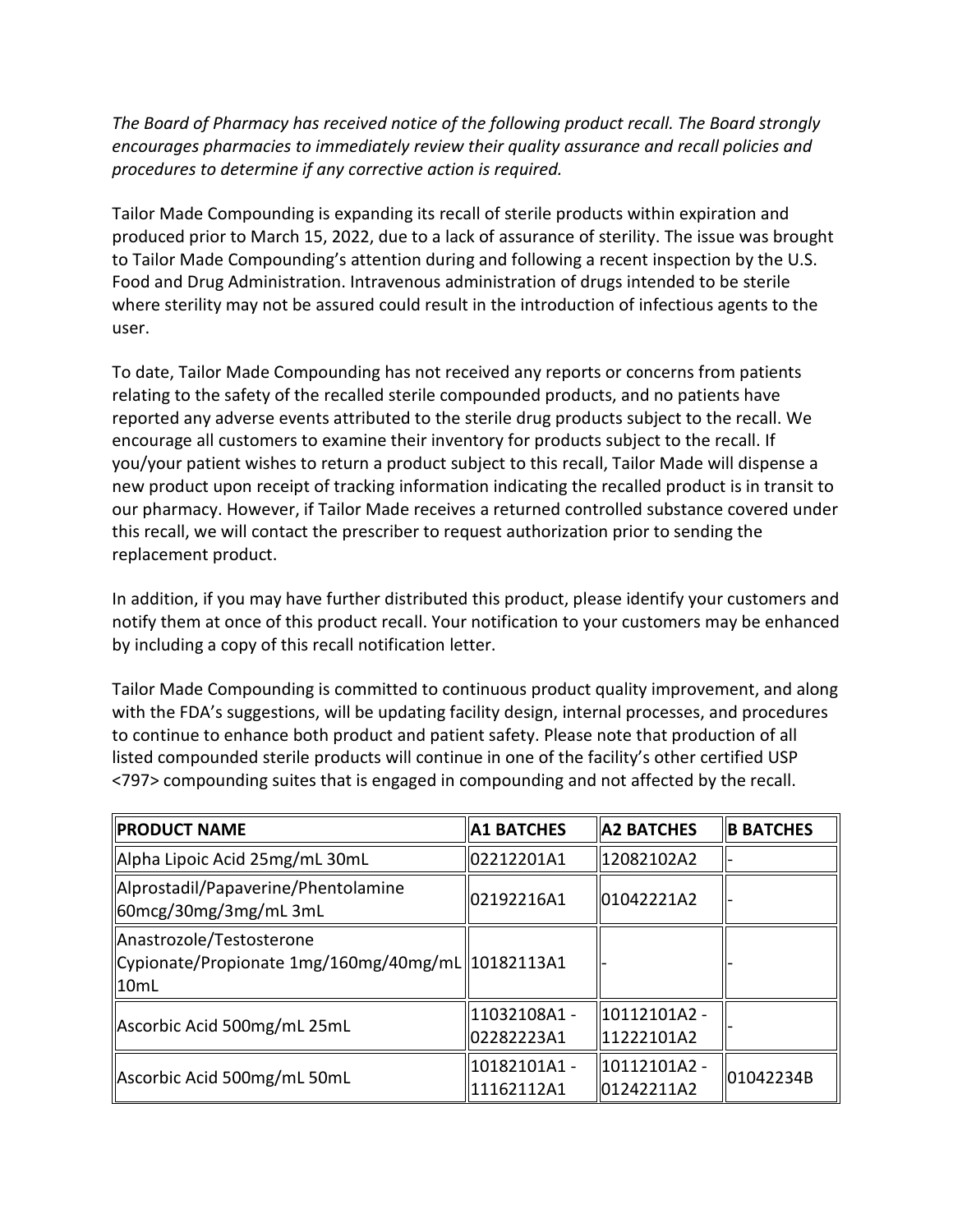| <b>PRODUCT NAME</b>                                                  | <b>A1 BATCHES</b>         | <b>A2 BATCHES</b>          | <b>B BATCHES</b> |
|----------------------------------------------------------------------|---------------------------|----------------------------|------------------|
| BCAAs (Leucine/Iso-Leucine/Valine)<br>10mg/10mg/5mg/mL 30mL          | 11022106A1-<br>12292117A1 | 11192106A2                 |                  |
| Biotin 5mg/mL 5mL                                                    | 01102206A1                | 12032113A2                 |                  |
| Calcium Chloride PF 100mg/mL 30mL                                    | 02142220A1-<br>03032213A1 | 12032129A2 -<br>12072101A2 | 03102214B        |
| Calcium Chloride PF 100mg/mL 5mL                                     | 01042216A1-<br>02142220A1 |                            |                  |
| Dexpanthenol 250mg/mL 30mL                                           | 01032232A1                | 01242229A2                 |                  |
| Dexpanthenol Preservative Free 250mg/mL<br>2mL                       | 02072212A1                | 01032234A2                 |                  |
| Estradiol Cypionate 10mg/mL 1mL                                      | 01052210A1                |                            |                  |
| Estradiol Cypionate 10mg/mL 2mL                                      | 10202101A1-<br>12022126A1 |                            |                  |
| Folic Acid 5mg/mL 30mL                                               | 11302103A1-<br>03032227A1 | 10132102A2                 | 01062221B        |
| Glutamine/Arginine/Carnitine<br>25mg/100mg/250mg/mL 30mL             | 02192207A1                | 10122110A2 -<br>02012202A2 |                  |
| Glutamine/Ornithine/Arginine/Lysine<br>25mg/75mg/150mg/150mg/ml 30mL | 02192207A1-<br>03072206A1 | 10122105A2                 |                  |
| Glutathione 200mg/mL 10mL                                            | 01112203A1-<br>01122204A1 |                            |                  |
| Glutathione 200mg/mL 30mL                                            | 02192212A1-<br>03042201A1 | 12142122A2 -<br>01202211A2 |                  |
| Glutathione 200mg/mL PF Injectable 30mL                              | 01312223A1                | 12062113A2                 | 01052209B        |
| Glycyrrhizic Acid 8mg/mL 10mL                                        | 01142211A1                | 12172114A2                 |                  |
| Gonadorelin 100mcg/mL 10mL                                           | 02012228A1-<br>03082240A1 |                            | 01062225B        |
| Hydroxocobalamin 25mg/mL 10mL                                        | 02192211A1                | 12222104A2 -<br>01032224A2 |                  |
| Hydroxocobalamin PF 5mg/mL 1mL                                       | 03072232A1                | 01032236A2                 |                  |
| Inositol/Choline B12 + Carnitine<br>40mg/40mg/1mg/100mg/mL 30mL      | 02232213A1                | 01212203A2                 |                  |
| Levocarnitine 500mg/mL 30mL                                          | 03032223A1                | 12022124A2                 |                  |
| Melanotan I 2mg/mL 1.5mL                                             | 01072212A1-<br>03032220A1 |                            |                  |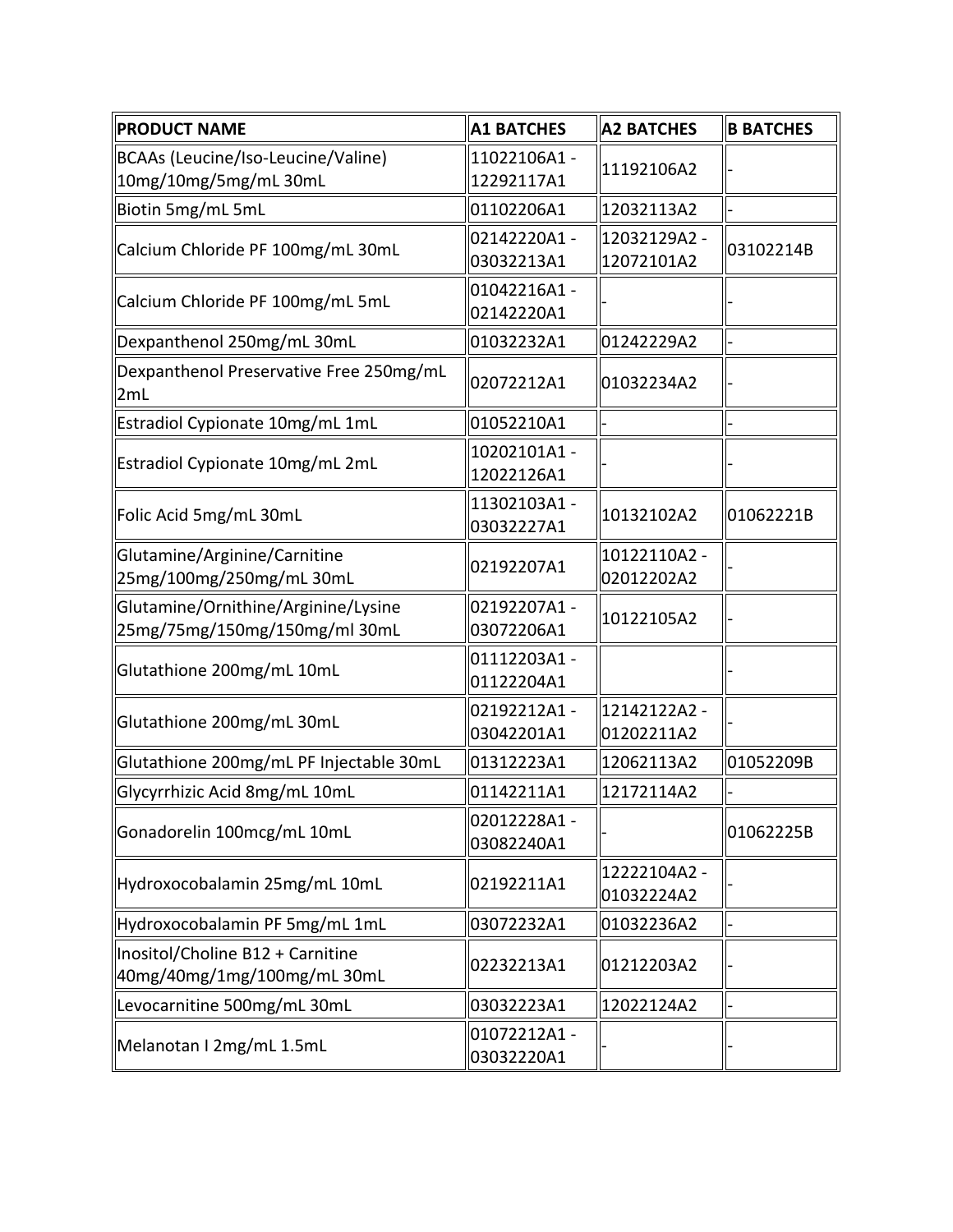| <b>PRODUCT NAME</b>                         | <b>A1 BATCHES</b>         | <b>A2 BATCHES</b> | <b>B BATCHES</b> |
|---------------------------------------------|---------------------------|-------------------|------------------|
| Melanotan I 2mg/mL 5mL                      | 02012226A1-<br>03032220A1 | 12162120A2        |                  |
| Methionine/Inositol/Choline B12 + Carnitine | 02212242A1-               | 12032118A2 -      |                  |
| 10mg/40mg/40mg/1mg/100mg/mL 10mL            | 03042202A1                | 12282120A2        |                  |
| Methionine/Inositol/Choline B12 + Carnitine | 02192219A1 -              |                   |                  |
| 10mg/40mg/40mg/1mg/100mg/mL30mL             | 03062201A1                |                   |                  |
| Methionine/Inositol/Choline B12 + Carnitine | 01172233A1-               |                   |                  |
| 10mg/40mg/40mg/1mg/100mg/mL 4mL             | 01282213A1                |                   |                  |
| Methionine/Inositol/Choline B12             | 01282207A1-               | 12092105A2 -      |                  |
| 25mg/50mg/50mg/1mg/mL 10mL                  | 03032217A1                | 01202210A2        |                  |
| Methionine/Inositol/Choline B12             | 01282207A1-               |                   |                  |
| 25mg/50mg/50mg/1mg/mL 30mL                  | 03032241A1                |                   |                  |
| Methylcobalamin 10mg/mL 10mL                | 12022116A1-<br>12292115A1 | 10122101A2        |                  |
|                                             |                           | 11092114A2 -      |                  |
| Methylcobalamin 10mg/mL 1mL                 | 03072227A1                | 12172113A2        |                  |
|                                             | 12202103A1-               | 10112103A2 -      |                  |
| Methylcobalamin 10mg/mL 30mL                | 01192222A1                | 12282119A2        |                  |
| Methylcobalamin 1mg/mL 10mL                 | 11022118A1-               |                   |                  |
|                                             | 12292115A1                |                   |                  |
| Methylcobalamin 1mg/mL 30mL                 | 12292115A1-               |                   |                  |
|                                             | 03072230A1                |                   |                  |
| Methylcobalamin PF 10mg/mL 1mL              | 03012234A1                |                   |                  |
| Methylene Blue 10mg/mL 10mL                 | 11292137A1-               | 11032122A2-       | 01042235B        |
|                                             | 01142226A1                | 12142120A2        |                  |
| Methylene Blue 10mg/mL 2mL                  | 01142226A1                |                   |                  |
| N-Acetylcysteine PF 100mg/mL 30mL           |                           | 02032210A2        |                  |
|                                             | 03012204A1-               | 10072110A2 -      | 03082249B-       |
| NAD+ 200mg/mL 10mL                          | 01122211A1                | 02022223A2        | 03092236B        |
| Nandrolone Decanoate 200mg/mL 10mL          | 01032230A1                |                   |                  |
|                                             | 10272107A1-               |                   |                  |
| Nandrolone Decanoate 200mg/mL 5mL           | 12072130A1                |                   |                  |
|                                             | 01242202A1-               |                   |                  |
| Pentosan Polysulfate Sodium 250mg/mL 5mL    | 03022214A1                | 11292109A2        |                  |
|                                             | 11302101A1-               |                   |                  |
| Procaine HCL 20mg/mL 30mL                   | 01242201A1                | 10112102A2        |                  |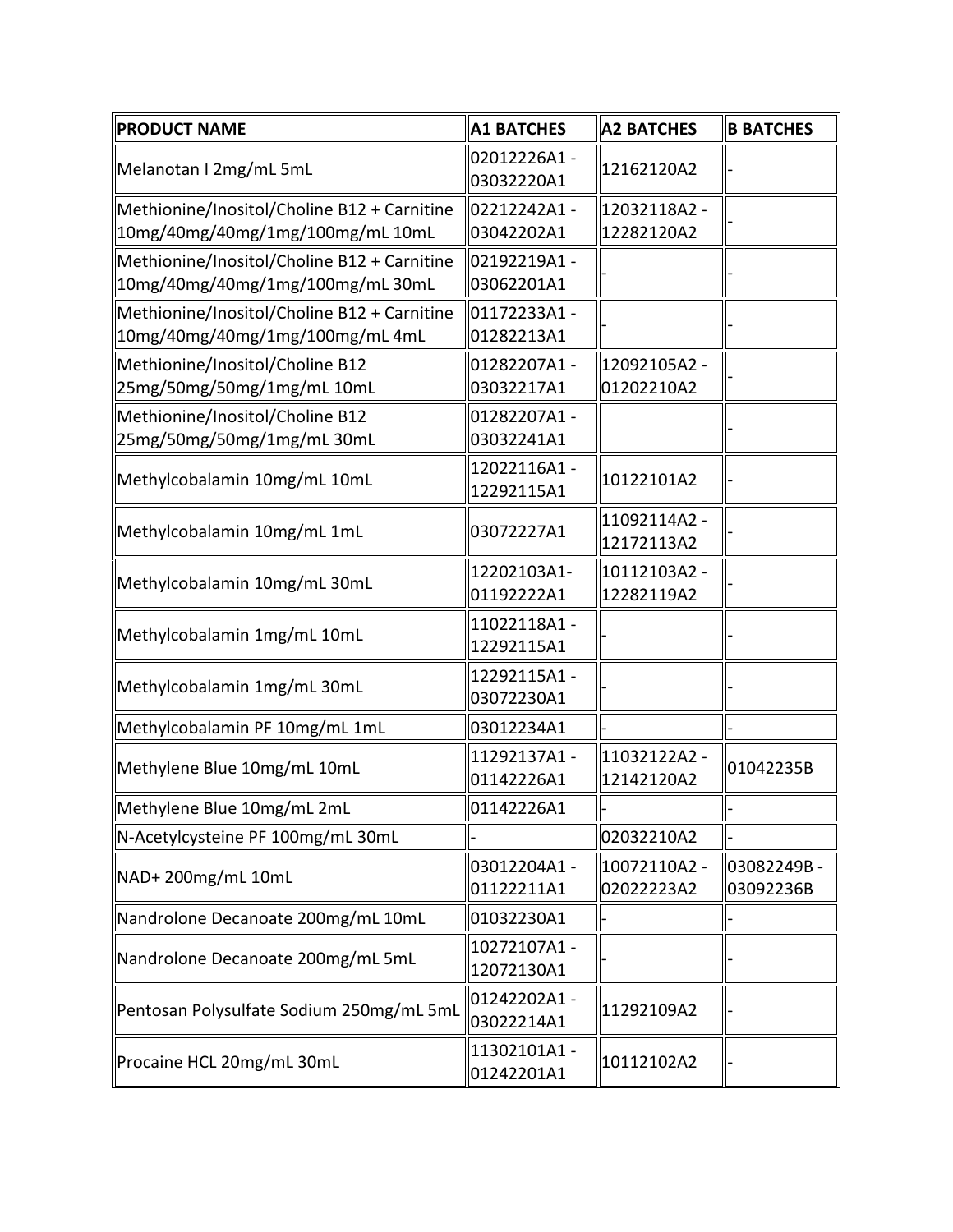| <b>PRODUCT NAME</b>                                                    | <b>A1 BATCHES</b>          | <b>A2 BATCHES</b>          | <b>B BATCHES</b> |
|------------------------------------------------------------------------|----------------------------|----------------------------|------------------|
| PT-141 10000mcg/mL 1mL                                                 | 02212208A1                 | 01042226A2 -<br>01242228A2 |                  |
| PT-141 10000mcg/mL 2mL                                                 | 02212217A1                 | 01192230A2                 |                  |
| Semaglutide/Cyanocobalamin 2mg/0.4mg/ml<br>1ml                         | 02182201A1 -<br>02242205A1 | 12032123A2 -<br>01312214A2 | 01062218B        |
| Semaglutide/Cyanocobalamin 5mg/0.2mg/ml<br>2ml                         | 02182216A1 -<br>02232210A1 | 12092115A2 -<br>02032204A2 | 01062219B        |
| Sermorelin 2000mcg/mL 7.5mL                                            | 02142212A1-<br>03022217A1  | 10122103A2 -<br>01182201A2 |                  |
| Sermorelin/Glycine 2000mcg/5mg/mL 4mL                                  | 11232104A1-<br>03082209A1  | 11102107A2 -<br>01182209A2 | 03112231B        |
| Sermorelin/Glycine 2000mcg/5mg/mL 7.5mL                                | 12142111A1-<br>01182204A1  | 10122102A2 -<br>12292116A2 |                  |
| Teriparatide 226mcg/ml Injectable - 4 Pre-<br>filled Syringes (0.25ml) | 01132208A1-<br>02252205A1  |                            |                  |
| Testosterone Cypionate (GSO) 100mg/ml<br>1mL                           | 01312217A1                 | 12212109A2                 |                  |
| Testosterone Cypionate (GSO) 100mg/mL<br>2mL                           | 02182230A1-<br>03022222A1  | 12012125A2 -<br>12212109A2 |                  |
| Testosterone Cypionate (GSO) 200mg/mL<br>10mL                          | 01052206A1-<br>02252224A1  | 10142105A2 -<br>02102201A2 |                  |
| Testosterone Cypionate (GSO) 200mg/ml<br>2mL                           | 02182229A1                 | 12212105A2 -<br>02022216A2 |                  |
| Testosterone Cypionate (GSO) 200mg/ml<br>4mL                           | 02182236A1                 | 12012121A2 -<br>01242216A2 |                  |
| Testosterone Cypionate (GSO) 200mg/ml<br>5mL                           | 12072133A1-<br>02182228A1  |                            |                  |
| Testosterone Cypionate/Anastrozole<br>200mg/0.5mg/mL 10mL              | 11232117A1-<br>01312215A1  |                            |                  |
| Testosterone Cypionate/Anastrozole<br>200mg/1mg/mL 10mL                | 10202105A1-<br>02042202A1  | 10142121A2                 |                  |
| Testosterone Cypionate/Anastrozole<br>200mg/1mg/mL 4mL                 | 02042202A1                 | 10142123A2                 |                  |
| Testosterone Cypionate/Enanthate<br>100/100mg/ml 10mL                  | 01052207A1                 |                            |                  |
| Testosterone Cypionate/Enanthate<br>100/100mg/ml 2mL                   | 01142227A1                 |                            |                  |